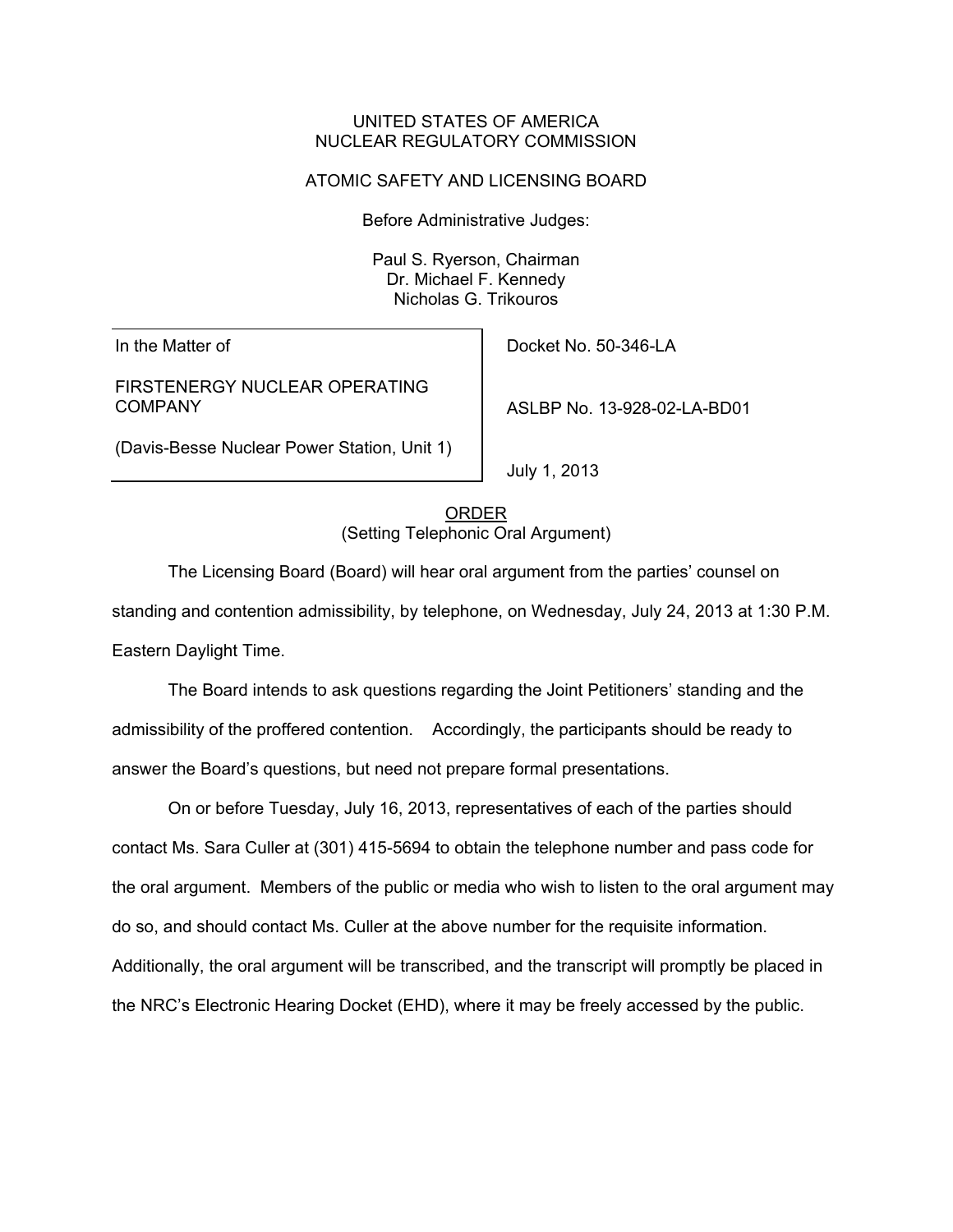The Board will provide further guidance at the beginning of the oral argument.

 $\overline{\phantom{a}}$  , and the contract of the contract of the contract of the contract of the contract of the contract of the contract of the contract of the contract of the contract of the contract of the contract of the contrac

It is so ORDERED.

 FOR THE ATOMIC SAFETY AND LICENSING BOARD

*/RA/*

Paul S. Ryerson, Chairman ADMINISTRATIVE JUDGE

Rockville, Maryland July 1, 2013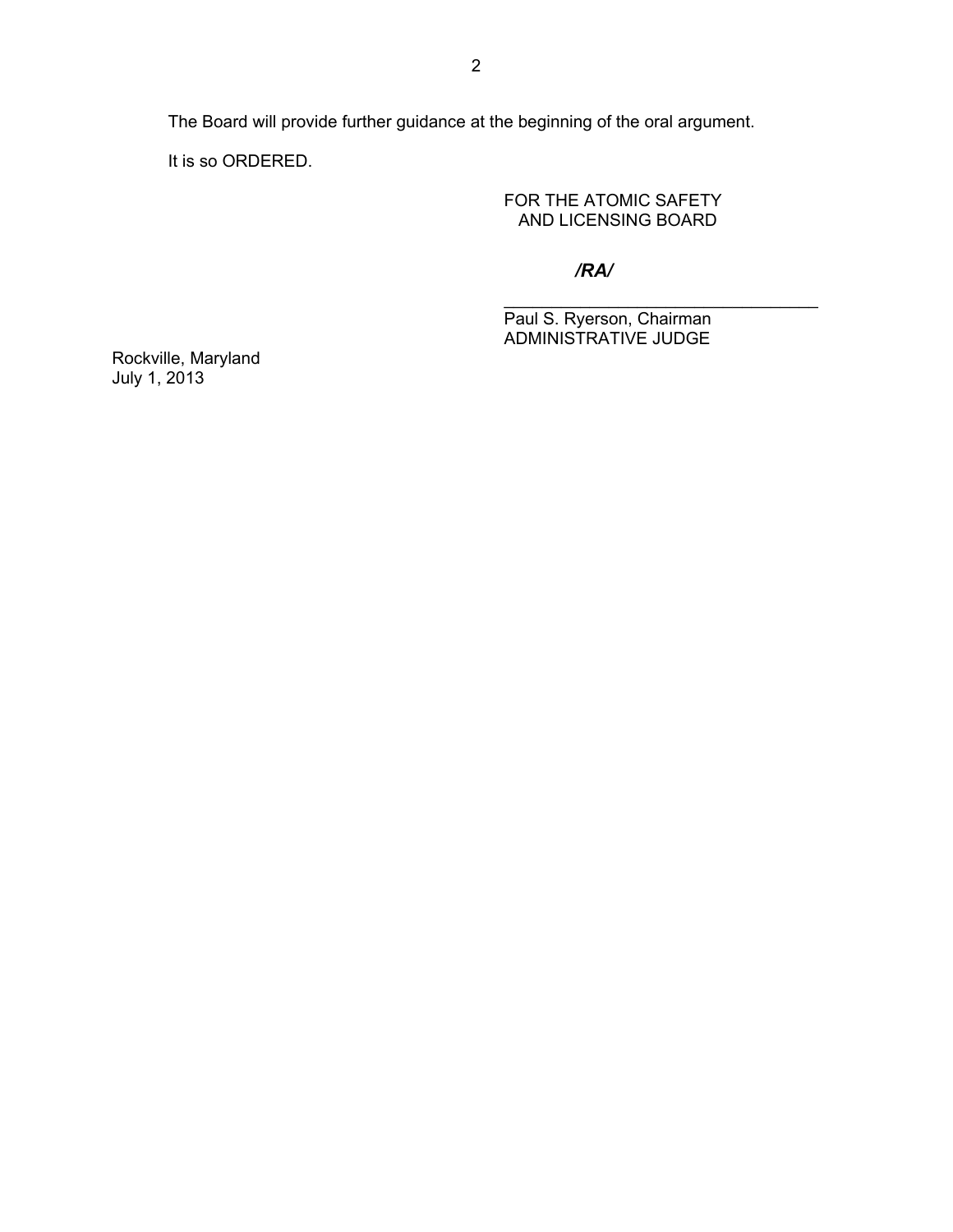## UNITED STATES OF AMERICA NUCLEAR REGULATORY COMMISSION

In the Matter of )

 $)$ FIRST ENERGY NUCLEAR OPERATING COMPANY ) Docket No. 50-346-LA

 $)$ (Davis-Besse Nuclear Power Station, Unit 1) )  $)$ 

## CERTIFICATE OF SERVICE

I hereby certify that copies of the foregoing **ORDER (Setting Telephonic Oral Argument)** have been served upon the following persons by Electronic Information Exchange.

Office of Commission Appellate **Adiudication** Mail Stop O-7H4M U.S. Nuclear Regulatory Commission Washington, DC 20555-0001 E-mail: ocaamail@nrc.gov

Atomic Safety and Licensing Board Panel U.S. Nuclear Regulatory Commission. Mail Stop T-3F23 Washington, DC 20555-0001

Michael Kennedy Administrative Judge E-mail: michael.kennedy@nrc.gov

Paul Ryerson Administrative Judge E-mail: paul.ryerson@nrc.gov

Nicholas Trikouros Administrative Judge E-mail: Nicholas.trikouros@nrc.gov Office of the Secretary of the Commission U.S. Nuclear Regulatory Commission Mail Stop O-16C1 Washington, DC 20555-0001 Hearing Docket E-mail: hearingdocket@nrc.gov

Office of the General Counsel U.S. Nuclear Regulatory Commission Mail Stop O-15D21 Washington, DC 20555-0001 Edward L. Williamson, Esq. Mary Spencer, Esq. Mitzi Young, Esq. Lloyd Subin, Esq. Jeremy Wachutka, Esq. John Tibbetts, Paralegal E-mail: edward.williamson@nrc.gov mary.spencer@nrc.gov mitzi.young@nrc.gov lloyd.subin@nrc.gov jeremy.wachutka@nrc.gov john.tibbetts@nrc.gov

FirstEnergy Service Company. Mailstop: A-GO-15 76 South Main Street Akron, OH 44308 David W. Jenkins, Esq. E-mail : djenkins@firstenergycorp.com